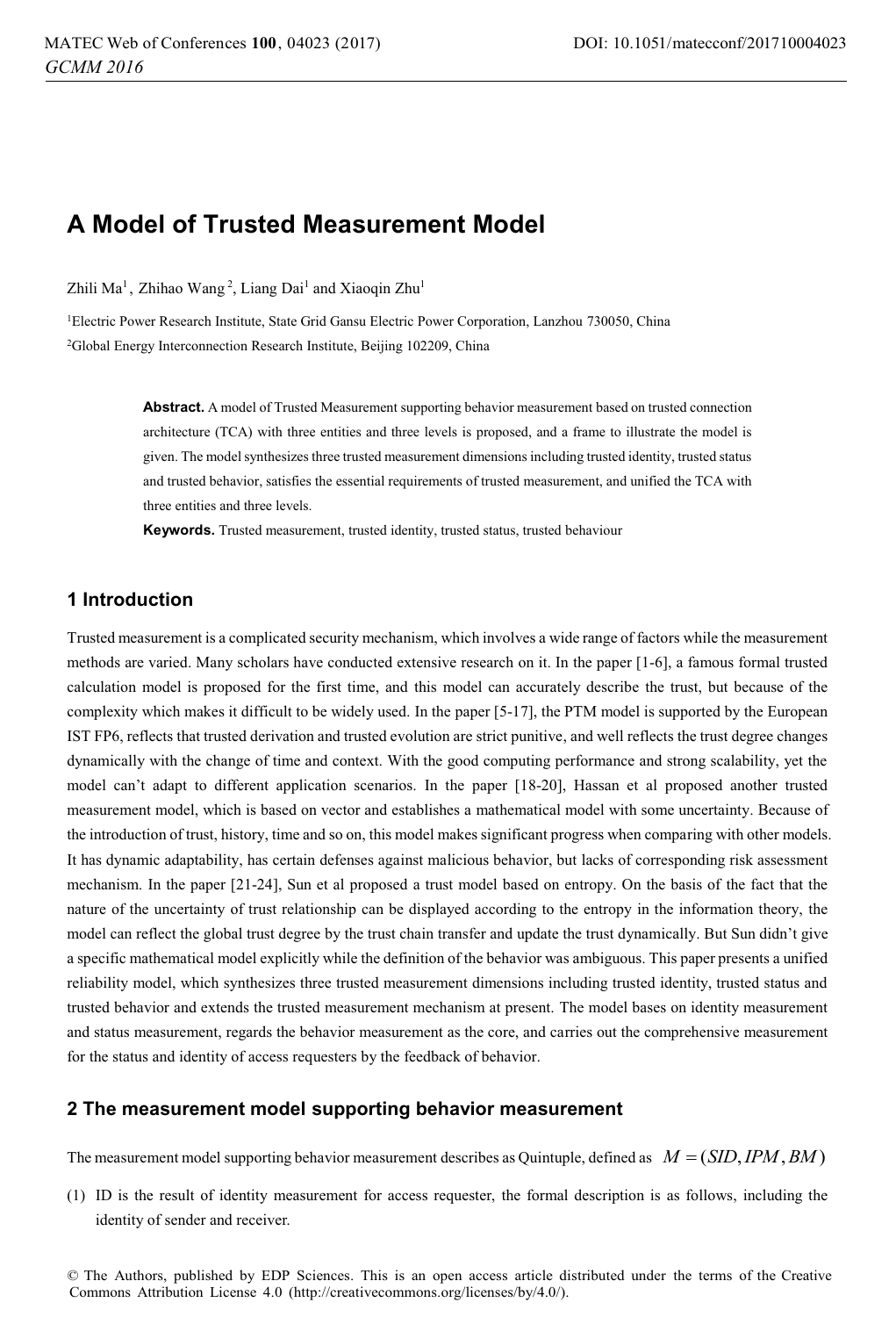(2) IM is the measurement of the platform configuration, the formal description is as follows:

 $IPM = \{ M \subseteq BIOS, M \subseteq OS \subseteq Dader, M \subseteq OS, M \subseteq APP1, \dots, M \subseteq APPn, \}$ , which represent the integral

measurement of BIOS, OS Loader, OS Kernal and Applications

(3) BM is the result of behavior measurement for access requester, the formal description is as follows:

 $BM = (SD, Data, EV)$ , in which SD indicates the identity of sender and receiver, Data is the content of the

behavior, EV is the environment of the behavior. The identity measurement model

In trusted network, the identity measurement focuses on the authentication of access requesters and the verification of authorization data, and the identity authentication comprises non anonymous authentication and anonymity authentication. Then non anonymous and anonymous authentication algorithm are described separately as follows.

#### **2.1 Non anonymous authentication**

# *2.1.1 Platform authentication*

(1) The establishment of parameters: suppose  $(Ga, Gb)$  is a pair of bilinear group,  $G1$  and  $G2$  are both cyclic group,

the given bilinear map is  $e: Ga \times Ga \rightarrow Gb$ , ga and gb are the generators of Ga and Gb respectively, the given hash function is  $H\{0,1\}^* \to Zp^*$  without collision, then select  $s \in Zp^*$  as private key of system and  $Pks = ga^S$  as public key, finally the public parameter of system is  $(G1, G2, ga, gb, p, Pks, H)$ .

(2) The key generation: the trusted cyber requesters select  $x \in RZ_p$  where x is the private key of requesters, then calculate  $IDPK = ga^{\mathcal{X}}$  which is regarded as public key of identity for requesters, send ID of requesters and *IDPK* to the managers of trusted network policy. After that, the managers register users according to ID and *IDPK IPK* =  $ga^x$ , meanwhile, issue a certificate including ID and *IDPK* to the requesters, then managers

```
calculate I = IDPK<sup>S</sup>.
```
(3) Authentication: At first the trusted cyber requesters send *IDPK* to the managers of certified trusted network policy,

then the managers select  $r \in RZ_p$  to the requesters who calculate 1  $T = ga^{\overline{X} + \overline{Y}}$  and sent it to managers back. Finally, the managers determine whether the requesters are legal by checking whether  $e(T, Iga^T) = e(ga, ga)$  is

- OK.
- (4) Since the legitimacy of identity of requesters has been judged, the requesters and managers will consult with a common session key K. Then, the managers encrypt K and the public key of TMP and sent them to users. The requesters encrypt users and authorization data by using K to send to server. The managers can complete the identity authentication of the requesters by verifying their authorization data. Finally the requesters and the managers can carry on the data transmission through the session key.

### *2.1.2 Security analysis*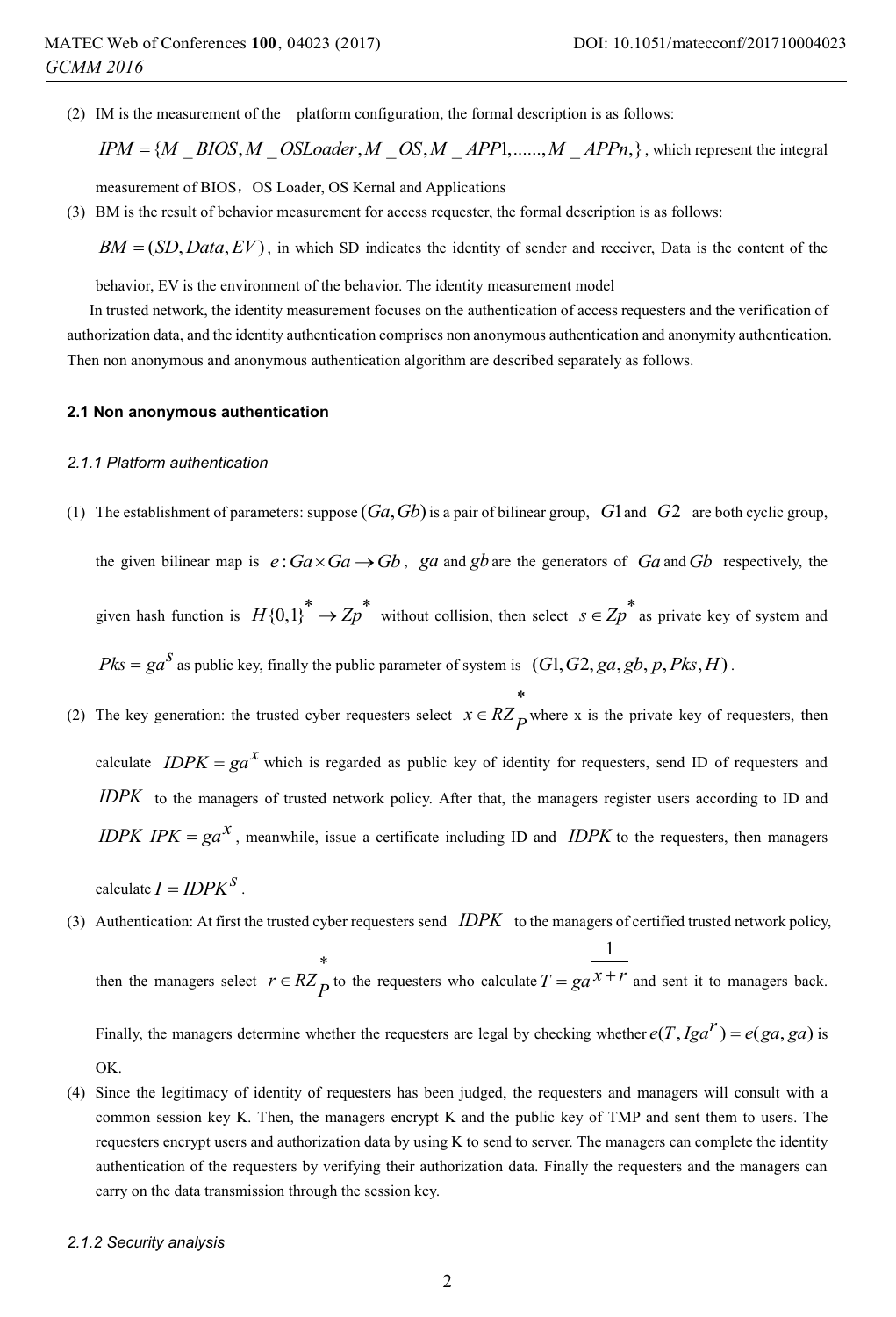The security of the algorithm can be proved through that constructs an attacker A to interact with the *IPK* owner C, and then pretends to be C. Construct a function F which is the attacker of K-CCA hard problem, that is, this function knows the set of data as  $\{h1, h2, \ldots, hk \in Z_p, g, g^X, g^{h1x}, g^{h2x}, \ldots, g^{hkx}\}$ . The function F treats A as its own call subroutine, and simulates the honest *IPK* owners to produce the corresponding A.

#### **2.2 Anonymous authentication**

#### *2.2.1 Platform authentication*

(1) The establishment of parameters: suppose  $Ga, Gb$  is large prime number multiplication group of P order, g is the

generator of  $G_a$ , the bilinear pairing is  $e(G_a, G_a) \to G_b$ , and  $e(R, g^r P K) = I$ , then the public parameters are

 $(G_a, G_b, g, P, e(R, g^r PK) = I).$ 

- (2) The key generation: the trusted cyber requesters select  $x \in RZ_p^*$  and compute  $PK = g^x$ , make PK as public key of user platform, and request certificates from the managers of certified trusted network policy, which include platform identity and public key.
- (3) Authentication: At first the trusted cyber requesters send PK to the managers of certified trusted network policy, then the managers select  $r_1, r_2 \in \kappa Z_P^*$  to the requesters who compute  $R = g^{\frac{1}{r_2 + r_1 x}}$  and sent it to managers back. Finally, the managers determine whether the platform is legal by checking whether  $e(R, g^{r} (PK)^{r_2}) = I$  is OK.

#### *2.2.2 Security analysis*

Authentication security depends on the security of platform identity authentication, so the following will analyze the security of the platform identity authentication process. The security of the algorithm can be proved through that constructs an attacker A to interact with the PK owner C, and then pretends to be C. Construct a function F which is the attacker of K-CCA hard problem, that is, this function knows the set of data as  $\{h_1, h_2, \ldots, h_k \in Z_p, l_1, l_2, \ldots, l_k \in Z_p\}$   $\supseteq$   $g, g^x, g^{\frac{1}{h_1 + l_1 x}}, g^{\frac{1}{h_2 + l_2 x}}$   $\ldots, g^{\frac{1}{h_k + k_x}}\}$ . The function F treats A as its own call subroutine, and simulates the honest PK owners to produce the corresponding A.

Therefore in the stage of the identity authentication, firstly we should verify the legitimacy of PI, and then the trusted cyber policy manager will generate a session key K, use the PK of requesters to encrypt session key K, send the encrypted K to requesters. The requesters encrypt the user identity UI and authorization data AUD by using the session key K to managers, who will verify whether the authorization data is legal, and if so, the authentication will be passed.

## **3 The status measurement model**

Current research on the platform status measurement including integrity measurement for TCG, based on this, this paper proposed the network connection method to measure the status of the access requesters. When an access requester successfully has passed identity measurement, he will go on the status measurement. The status measurement is conducted firstly according to security policy for trusted network management strategy, then according to the users' authorization data for real time status measurement. The status measurement process is described in detail as follows.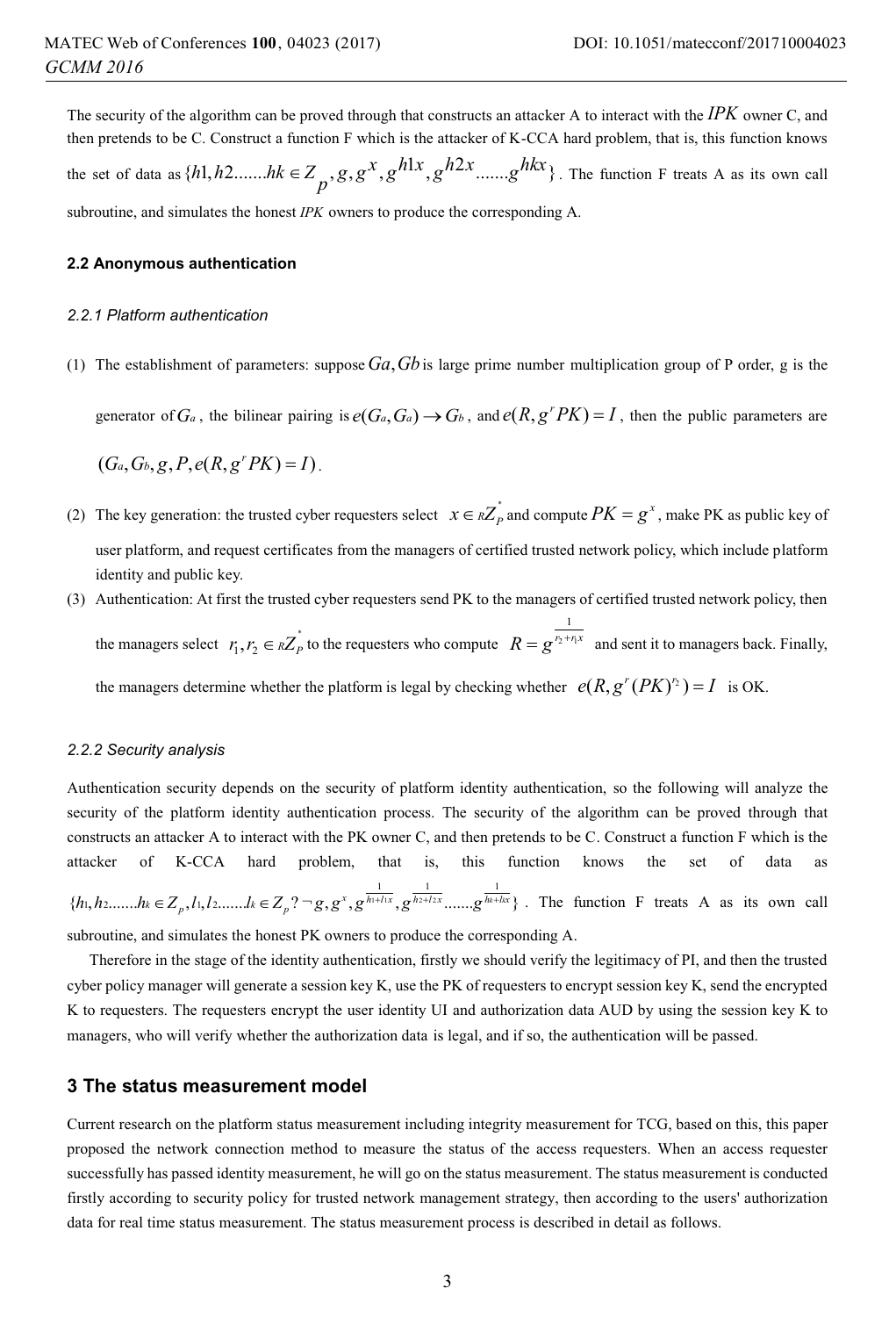#### **3.1 The status measurement for basic trusted configuration**

Suppose  $TPCR = \{TPCR[1], TPCR[2], \dots, TPCR[n]\}$  as the PCR of basic trusted configuration elements of requesters, the network service providers keep the requesters' desired configuration indicated as  $PCR = \{PCR[1], PCR[2], \dots, PCR[n]\},$  the measure result function is defined as *MRbt*, whose description is as follows:

$$
MC = \sum_{i=1}^{n} TPCR[i] \oplus PCR[i]
$$

Given a *MC* and the threshold  $MC_0$ , if  $MC > MC_0$ , the measure result of requesters' basic trusted configuration conform to the security policy on trusted network server end.

#### **3.2 The real time status measurement**

The most important thing of real time measurement for network requesters is to confirm whether the network request process is malicious. Here we refer to malicious code measurement method to confirm whether the network request process is malicious. The most typical method to determine malicious code is static and the method has been widely used in all kinds of antivirus software, however, as the most serious defects, this method can't judge variant or unknown malicious code accurately.

The real time status of network requesters is the real time status of N processes of recorded access requesters, because of some shared characteristics of malicious processes such as unauthorized access of Trojan, virus self-replication and tampering with files, Worm network attacks, etc. Real time status measurement is mainly to measure the malicious process of the trusted network requesters, so the definition of the malicious degree of the network requesters' processes can confirm whether the real time status is credible. Suppose *BQ* indicates the malicious degree of processes,

 $BQ = \{bq[1], bq[2], \dots, bq[m]\}\$ indicates the malicious degree of each process, the trusted network service providers set the set of permissions.

$$
MR = \sqrt{\lambda_1 bq^2[1] + \dots + \lambda_m bq^2[m]}
$$

Given a threshold  $Mt$ , if  $MR < Mt$ , the measure result of requesters' basic trusted configuration conform to the security policy on trusted network server end.

### **4 The behavior measurement model**

The description is represented by the following quintuple  $M = (SID, IPM, BM)$ . This paper will introduce the relationship between identity, status and behavior, and the feedback effect of behavior on identity and state.

Suppose in the time of  $\Delta T$ , if the behavior measurement of network requesters is trusted, the trusted network policy manager can improve the permission for user's access and modify the user's authorization data. The results of behavior measurement can change the user's identity and status information. Behavior feedback on identity information is mainly refers to the access permissions and authorization data information in the network access control mechanism, and the behavior is defined as feedback behavior. Besides, the behavior of requesters can be categorized as trusted and non-trusted behavior (Including threat and malicious behavior).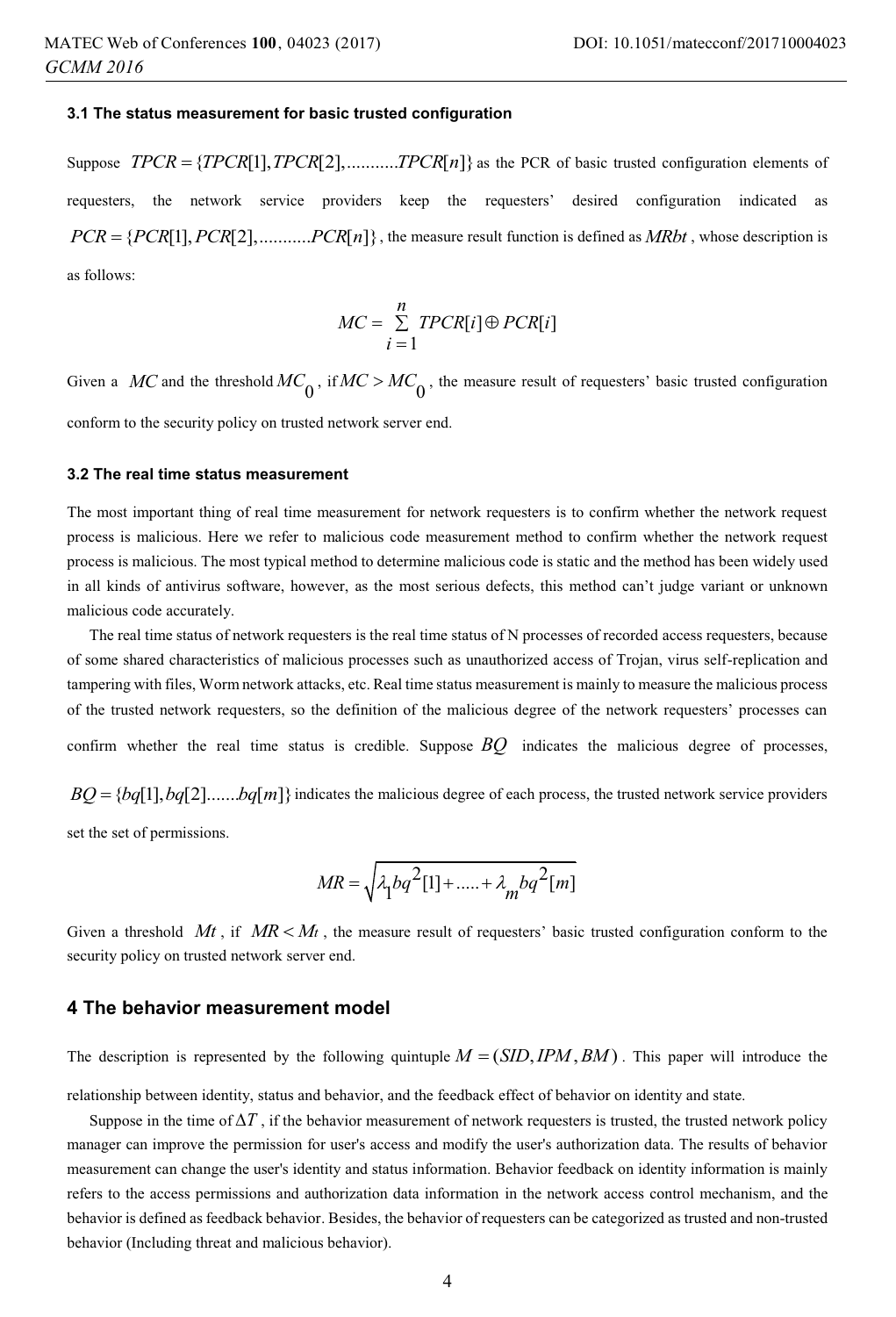The behavior has a feedback effect on the identity and state of network request, such as in a given period of time  $\Delta T$ , if network policy devices are trusted for the measurement on identity, status, behavior of requesters, then the trusted network policy manager can improve the permission for user's access and modify the user's authorization data. Whether it is trusted can be judged by the behavior feedback function F, which is defined as follows:

 $F(SID,IPM, BM) = True(SID,IPM, BM)$ 

# **5 Conclusion**

In view of the current state that trusted measurement mechanism lack of systematic measurement model and are based on static integrity, a multidimensional unified reliability model named UTM is proposed in this paper. And the model established unified measure relationship in trusted network through integrating trusted measure elements such as identity, status, behavior, etc. The model is a combination of static and dynamic measurement and an integration of multidimensional elements. With characteristics such as fine granularity, dynamic, behavioral measurement and so on, the model can provide the basis to develop a more fine-grained security policy. The model is based on the TCA with three entities and three levels, and the measurement method is easy to be integrated.

# **References**

- 1. ITU-T Recommendation X.509, ISO/IEC 9594-8. Information Technology. Open systems interconnection. The Directory: Public-key and Attribute Certificate Frameworks. Draft ITU-T Rec. X.509, May, 2001: 22-44
- 2. Marsh, S. P., Formalizing Trust as a computational Concept. Doctoral Dissertion, University of Stirling, 1994: 7-33
- 3. Almenarez F, Matin A, Diaz D, Sanchez J. Developing a model for trust management in pervasive devices. In: Bob Werner, ed. Proc of the 3rd IEEE Int'l Workshop on Pervasive Computing and Communication Security. Washington, IEEE, 2006: 245-250
- 4. Jameel H, Hung LX, Kalim U, Asjjad A, Lee SY, Lee YK. A trust model for ubiquitous systems based on vectors of trust values. In Proc of the 7th IEEE Int'1 Symp. on M ultimedia. Washington: IEEE Computer Society Press, 2005: 674-679
- 5. Sun Y, Yu W, Han Z, Liu KJR. Trust modeling and evaluation in ad hoc networks. In: Proc of the Global Telecommunications Conf, Globecom 2005. Washington: IEEE Computer Society Press, 2005: 1-10
- 6. Li DY, Meng HJ, Shi XM. Membership clouds and membership clouds generator. Journal of Computer Research and Development, 1995, 32, 6: 15-20
- 7. Sailer, X Zhang, T Jaeger, L vail Doom, Design and implementation of TCG-based integrity measureme architecture. In Proceedings of USENIX Security Symposium. Lake Tahoe, California, USA: ACM Press, Aug. 2004: 223-238
- 8. Haldar, D Chandra, M Franz, Semantic remote attestation a virtual machine directed approach to trusted computing. In Proc of the Third virtual Machine Research a Technology Symposium. San Jose, CA, USA: USENIX, 2004: 29- 41
- 9. Seshadri M, Luk E, Shi A, *etal*. Pioneer: verifying integrity and guaranteeing execution of code on legacy platforms. In the Proc ACM SIGOPS Operating Systems Review, SOSP'05, Brighton: ACM Press, 2005: 1-16
- 10. Barka, E.; Ravi Sandhu. Role-based delegation model/hierarchical roles (RBDM1). Computer Security Applications Conference, 2004. 20th Annual Digital Object Identifier: 10.1109/CSAC.2004.31 Publication Year: 2004: 396-404
- 11. Gang L X, Bei G. Unified Trusted Measurement Model of Trusted Network[C]// Industrial Control and Electronics Engineering (ICICEE), 2012 International Conference on. IEEE, 2012:1082-1084.
- 12. Yang L, Shi Y, Tang J. A trusted measurement scheme for wireless sensor networks[C]// Communication Software and Networks (ICCSN), 2015 IEEE International Conference on. IEEE, 2015.